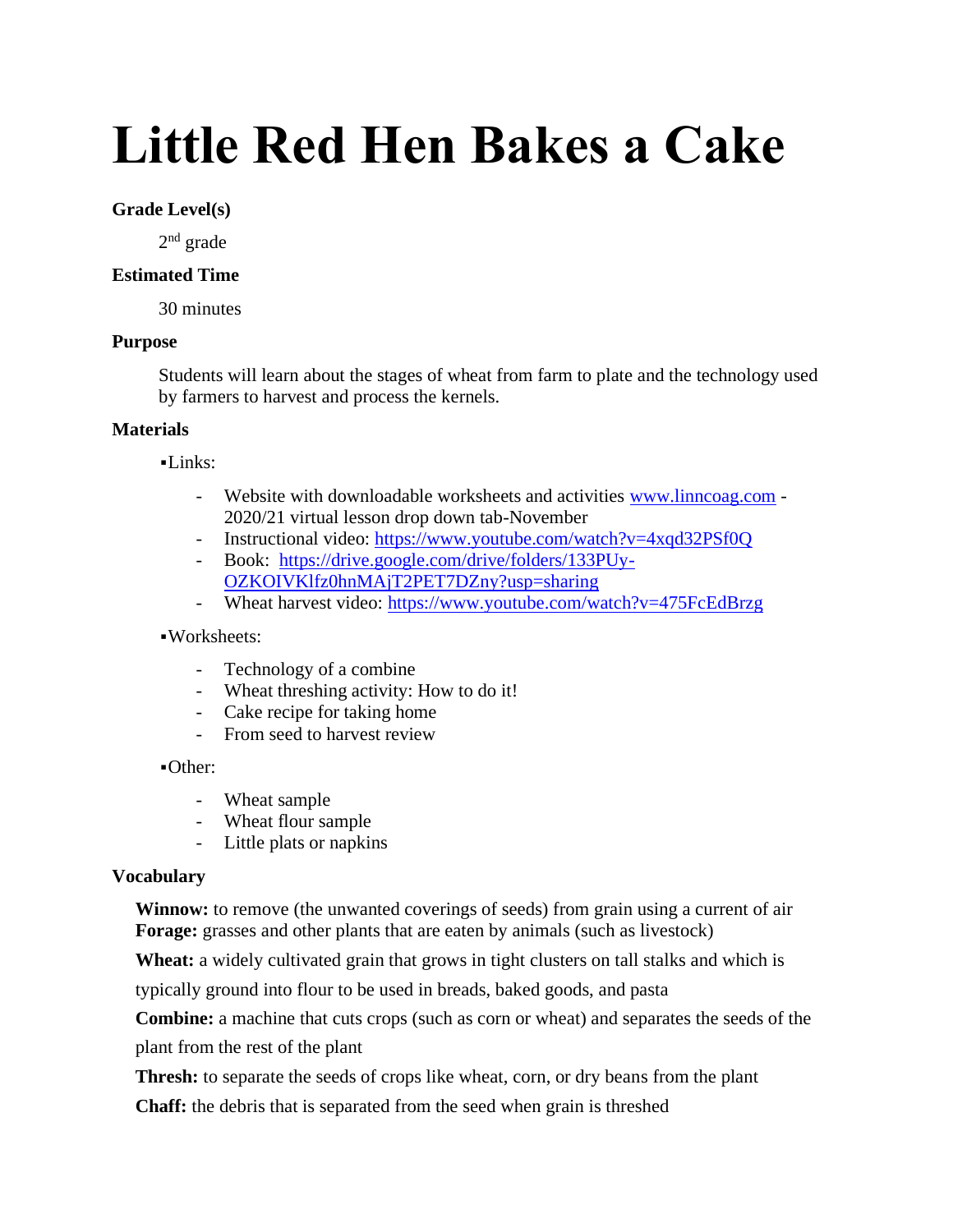### **Interest Approach – Engagement**

- 1. Show the class stalks of wheat, wheat seeds and flour. Ask if they can identify each item and how the items are related.
- 2. Explain that each item represents a step in the process of making flour. Wheat grows in a field and produces tiny seeds. The seeds are then removed and ground into flower.
- 3. Ask the students to list some of the foods that can be made using flour.

# **Background - Agricultural Connections**

Wheat is a type of grain. It is useful as a livestock feed, but most wheat is used for human consumption. The wheat we eat comes from the seeds of the wheat plant. To harvest the seeds, the wheat must be cut, **threshed**, and **winnowed**. A large machine, called a **combine**, is used to cut the wheat plant and separate the seeds (the grain) from the stem and the protective outer hull. The action of shaking the seeds loose is called threshing. Winnowing separates the seeds from the rest of the plant. The grain is collected, and the rest of the plant, referred to as the **chaff**, is used for animal bedding or **forage**. A combine is a very expensive piece of equipment, so many wheat farmers hire a custom harvester. Custom harvesters take their combines across the country during the wheat harvest, going from farm to farm cutting wheat. Once the wheat seeds are harvested, they are loaded into trucks and driven to grain

elevators where they are weighed, tested, and stored. The wheat seeds are then transported to a mill to be ground into flour.

# **Procedures**

- 1. Read or watch the read-aloud video of the story Little Red Hen- available on website.
- 2. Discuss the steps the little red hen followed to make her cake.



- 3. Watch the instructional video if not scheduled for a zoom presentation.
- 4. Ask the students, "who grows the wheat that is ground into flour and sold at the grocery store?" Explain to the students that while the little red hen probably grew a small patch of wheat, most wheat farmers grow large amounts of wheat in big fields.